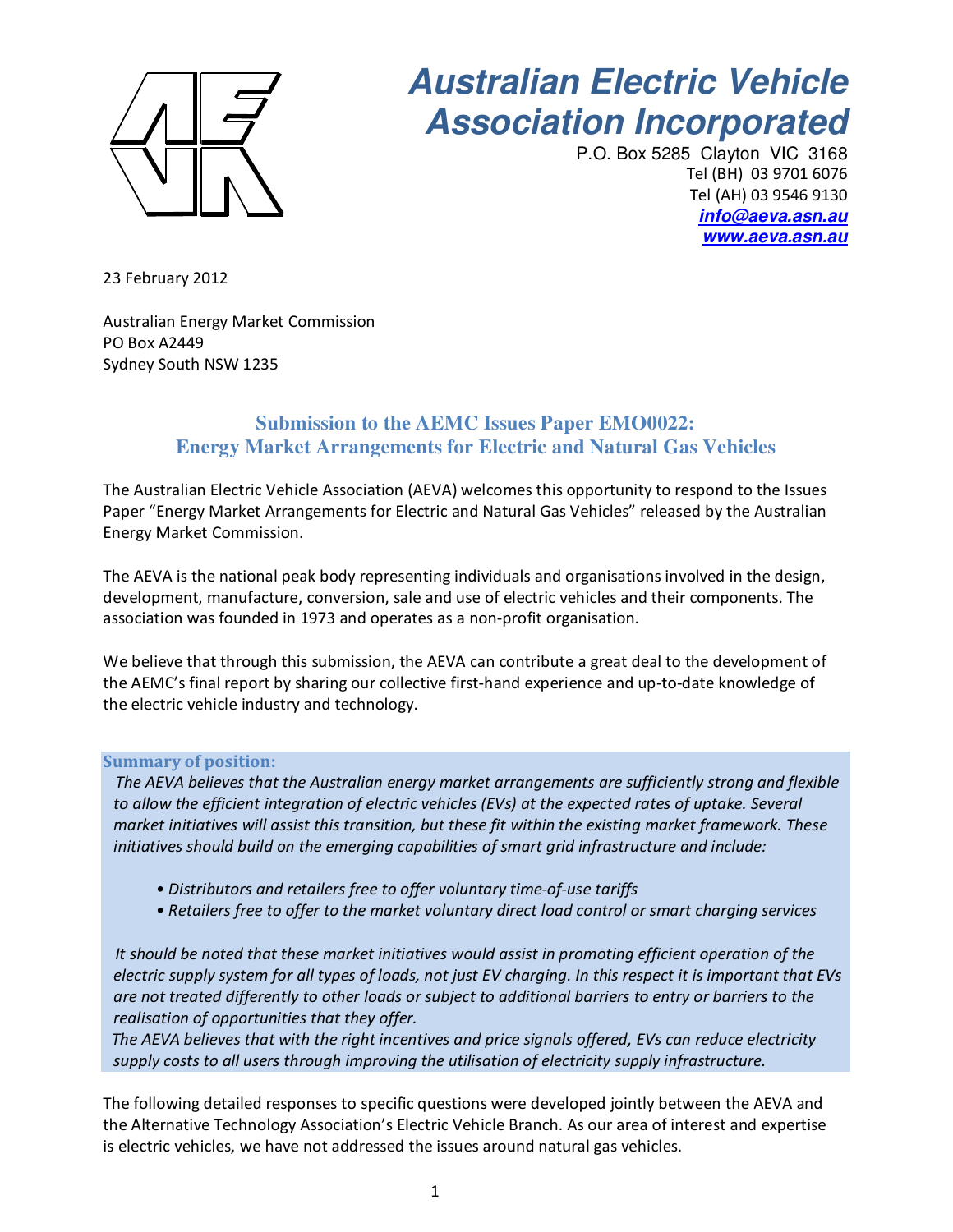## **Question 1: Assessing the take up of EVs**

We consider that the uptake rate scenarios presented in the Issues Paper are somewhat high. Our expectation for uptake in Australia would be between the Low and Central uptake scenarios as presented in the Issues Paper. This view is based on current Australian policy settings for financial support of electric vehicle uptake (very low support), relative cost of vehicles in Australia (high by international comparisons) and the forecast differential between electricity and oil prices. Increasing oil prices, particularly shocks caused by supply disruptions, would drive a proportionate increase in the uptake of EVs.

The Issues Paper notes that the AECOM estimates are comparable to targets set by international governments, but it is important to realise that these countries that have set targets have generally also put in place subsidy mechanisms and other supporting policies to encourage uptake and would therefore be expected to have higher uptake rates than in Australia where there are negligible subsidies for electric vehicles.

#### **Question 2: Cost of additional system peak demand**

The estimates of cost provided in the Issues Paper, particularly for the unmanaged charging option which represents a worst case and extremely unlikely scenario, are at the upper bounds of possibility for the following reasons:

- The analysis assumes like-for-like replacement of vehicles and trips from internal combustion to electric. Barring a major breakthrough in battery technology and price, the fundamentals of EV design indicate use of small to medium size vehicles used mainly for typical daily commuting rather than long-distance applications. Therefore the electricity consumption and charging demands are likely to be lower than forecast in the Issues Paper.
- From our experience, early EV adopters are likely to be attuned to environmental and electricity supply issues and will actively seek time-of-use (TOU) tariffs or schedule charging outside of daytime PV feed-in-tariffs such that there will never be a truly "unmanaged" scenario.
- The rapid uptake of distributed PV solar and the offset that this will provide against daytime recharging is not factored in to the analysis in the Issues Paper.
- The analysis presented in the Issues Paper looks at system demand at the transmission level which is a poor model for the costs imposed by peak demand. The majority of peak network costs are at the distribution level, not the transmission level, and the effect on distribution network peaks needs to be fully assessed in order to calculate the cost of increasing peak demands. For example, evening charging at a commercial precinct may have little impact of local distribution network peak demand.

We believe that if TOU tariffs are made readily available, the cost of increased system peak demand will be minor and that any increased costs will be more than offset by increased network utilisation, thereby leading to lower network and supply prices for all electricity customers. Even in a worst-case "unmanaged" scenario, the increase in peak demand due to electric vehicles is likely to be far less than the peak demand caused by air conditioning.

## **Question 3: Costs imposed by EVs on electricity markets**

Considerations such as Frequency Control Ancillary Services (FCAS) and clustering of load are not particular to EVs and will be negligible compared to the major drivers of peak load such as airconditioning. Unlike air-conditioning, EV charging demand is expected to be highly responsive to TOU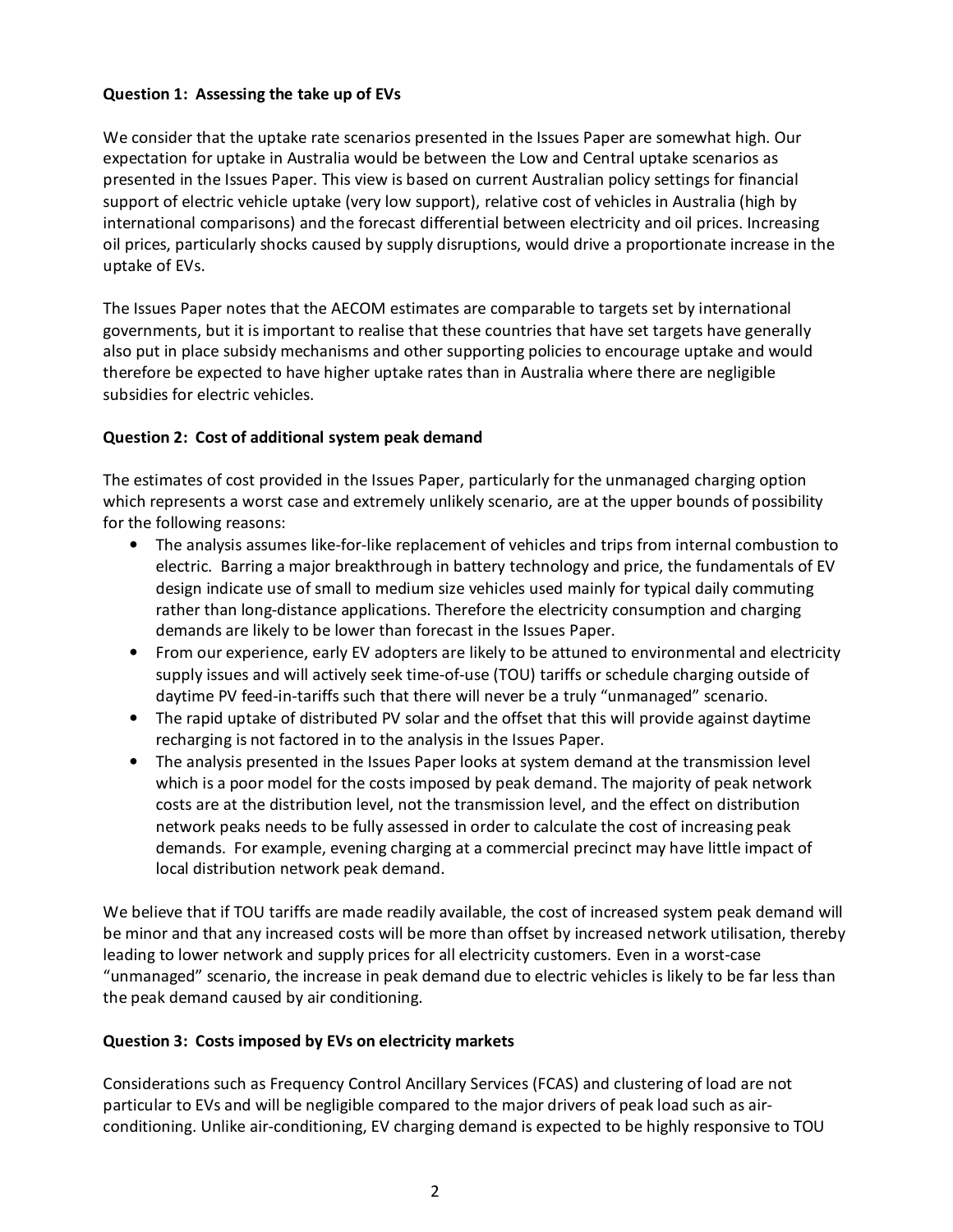tariffs. EV uptake is likely to increase network utilisation leading to lower network and supply prices for non-EV electricity customers.

EV uptake will not drive the need to replace ageing infrastructure. Asset replacement is a lifecycle asset management decision based on the condition of the asset, not demand growth or utilisation.

It is important to distinguish costs to the general electricity market from costs to the consumer. If an EV owner invests in a smart charging system (either individually or through their retailer), this cost is not borne by the market, but will result in a benefit to the electricity market.

## **Question 4: Benefits of EVs on the electricity market**

The benefits of EV uptake have not been quantified in the Issues Paper. We believe that the benefits should be quantified so that it can be assessed against costs. As we have identified above, we believe that the increase in supply system utilisation driven by EV uptake will more than offset any increase in peak demand costs, thereby leading to lower supply prices per kWh for all electricity customers.

## **Question 5: Nature of service provided when an EV is charged**

We do not see the need for changes to electricity market frameworks regarding retailing of electricity for electric vehicle charging. Whether a charging provider considers their product to be electricity or mobility is irrelevant to the electricity market framework. The same applies to existing retailers that may view themselves as energy service providers rather than simply electricity vendors. If an EV charging service provider wishes to follow a business model that avoids them becoming a retailer, there is always the option for the company to contract with an existing retailer and act as an intermediary.

It is also important to realise that charging service providers are not required to charge an EV. Almost all home charging is currently via standard residential electricity retail agreements, and this trend is likely to continue into the future even if specialised plugs or charging points are required to be installed.

## **Question 6: Should EVs be treated differently as against other loads**

From a market framework perspective, there is no need to treat EVs differently to other loads in the electricity supply system. The concept of open access should prevail. Like all load types, EV charging loads will be responsive to market signals. Development of mechanisms to address peak demand and improve the efficiency of the electricity market such as smart grid technologies should take a portfolio view of all loads in the marketplace, rather than attempt to single out specific load types. However, the particular beneficial characteristics of EVs (deferrable, controllable, and potentially reversible load) should be taken into account when considering demand side participation strategies such that these benefits may be realised.

## **Question 7: EV metering issues**

There is no need for EVs to be separately metered. Metering on EVs would be very costly and likely unworkable given the many and varied manufacturers and converters of EVs. Sub-metering & roaming NMIs could provide some market benefits, however it should be up to a charging service provider to determine these benefits and to capture the value of these benefits in their business models. Any metering costs of such business models should be paid for by the charging service provider as part of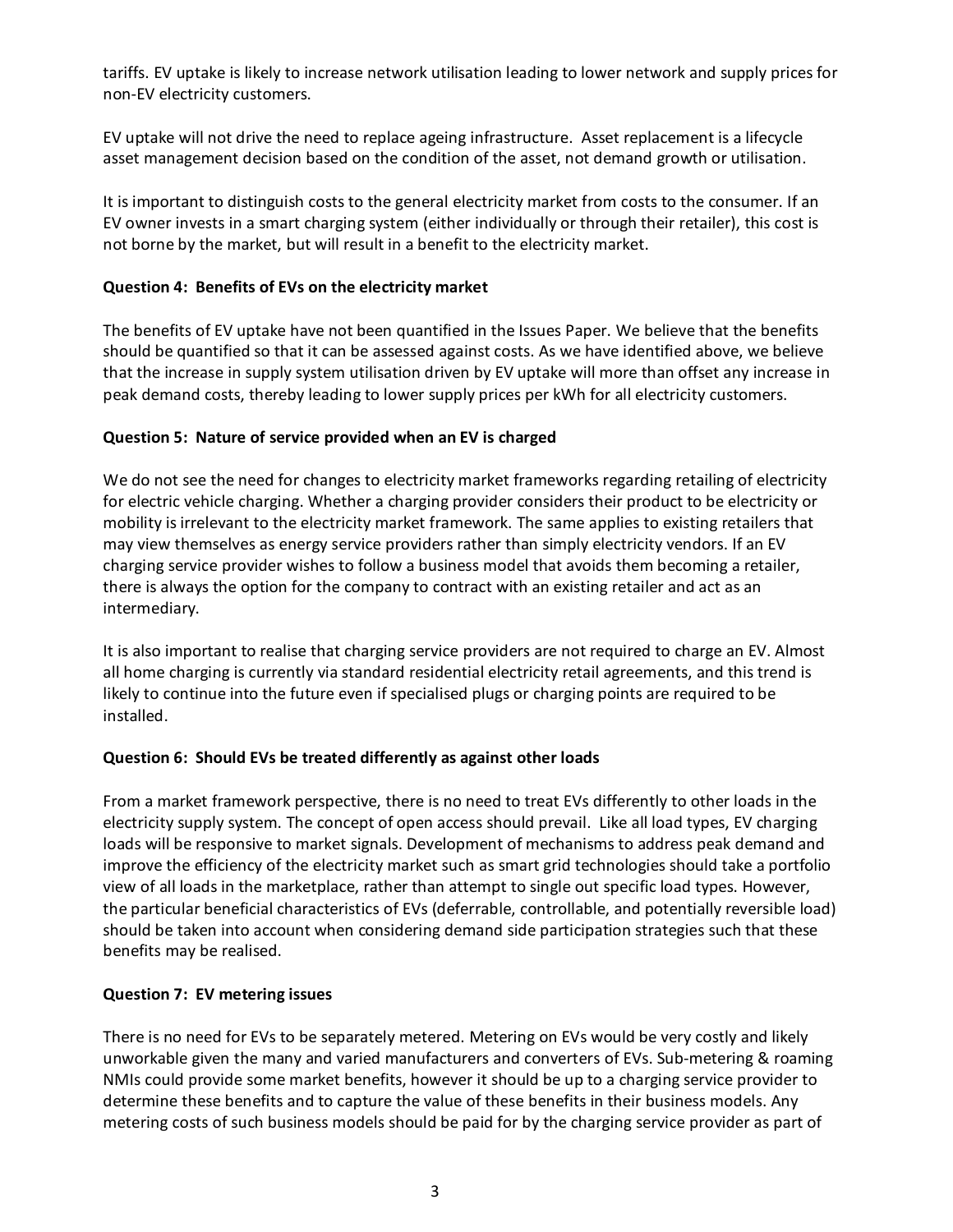their business costs and not recovered through general distribution network tariffs in the way that standard metering charges are recovered.

## **Question 8: Options for EV charging**

There are no changes required to regulatory arrangements to allow different battery charge management scenarios. Electricity retailers face all the price signals to efficiently pass these signals through to EV charging consumers, either via tariff structures or delegated through controlled charging services. To ensure maximum efficiency, distribution and transmission network service providers need to be able to pass time of use price signals through to retailers so that these can be incorporated into the price structures that retailers offer consumers. This is reliant on smart meter technology being rolled out nationally.

## **Question 9: Retail pricing and EVs**

Where electricity prices are still regulated, a regulated off-peak option should be made available. This will ensure that the benefits of load shifting (of all loads including EVs) may be captured and reflected in the lower off-peak price. If EV charging is specifically targeted, there could be a perception of discrimination and we strongly recommend against adoption of this strategy.

## **Question 10: Structure of retail pricing for EVs**

Consumers are extremely price sensitive to perceived transport costs as evidenced by the long queues caused by small reductions in the petrol price. Constant re-charging at peak times with current TOU price levels would be an additional cost most consumers would actively avoid. Innovative tariff structures including dynamic and critical peak tariffs can increase the opportunities for electricity consumers to benefit from emerging technology regarding home energy management to assist demand management and lower costs for all users. Retailers should be encouraged to offer, but not mandate, such tariff structures to all consumers. Any new tariff structures will require regulatory safeguards to ensure that consumers are protected from hardship that could occur from excessively high charges due to unfamiliarity with such tariffs.

## **Question 11: Network pricing and EVs**

EVs should not be treated any differently to other loads from a network pricing perspective. Network service providers should be allowed to offer innovative tariff structures to retailers, including dynamic and critical peak tariffs in order to increase the opportunity of electricity consumers to better manage their demand and lower their cost of power for all end uses, including EVs

## **Question 12: Forecasting the take up of EVs for the network operator and NSP**

Network service providers and operators are already tracking the likely uptake of EVs in the same way that they track the uptake (and growth) of air-conditioning demand and solar PV systems. There are no regulatory measures required to ensure the forecasting of EV uptake by NSPs and network operators as this forms part of their standard business processes. There is likely to be detailed information about the location of electric vehicle registrations from vehicle registration agencies which will lead to well calibrated forecasts of continuing EV uptake. By contrast this level of information is not available for other major loads such as air-conditioning.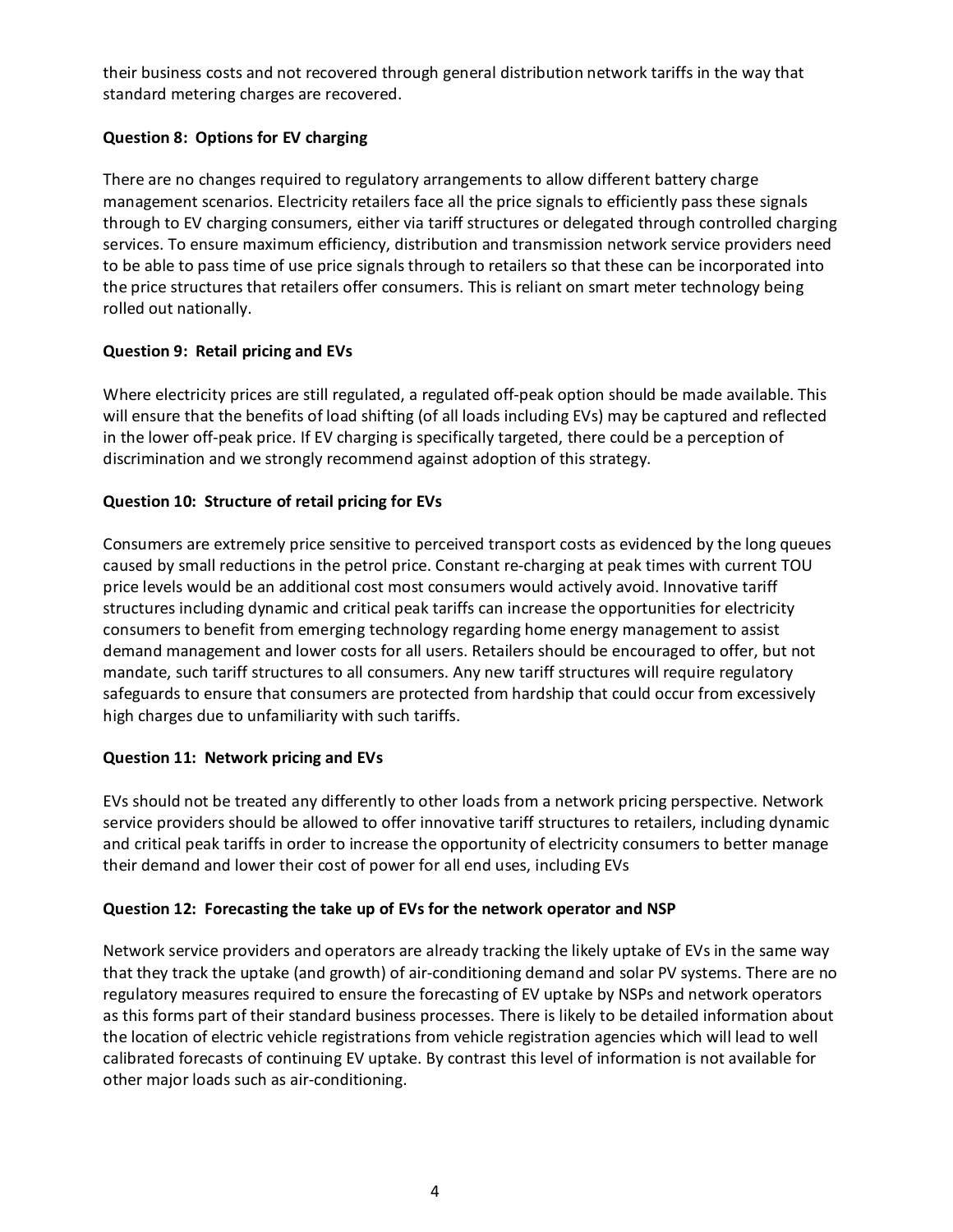## **Question 13: Network Issues: Connection services**

Safety is a key issue regarding connections and all electrical work should be undertaken by licensed electricians. If households connect their EV charging via a third party provider then the responsibility for electrical safety falls on charging service providers which should be regulated. The standard connection capacity of new dwellings should take into account the likely installation of EV charging.

#### **Question 14: Network Issues: Network reinforcement and augmentation**

The best way to apportion costs of network reinforcement and augmentation is not based on connection capacity but via dynamic pricing. Offering TOU tariffs to all consumers (including EV owners) will provide an incentive for off-peak charging and ensure that increases to peak demand are minimised and that network utilisation will actually increase. In this respect, EV owners will be lowering network costs to all users. Network augmentation will continue to be driven by airconditioning demand and increasing housing density. A causer-pays approach would be more suited to appliances such as air-conditioners that tend to naturally increase demand at peak times, are not a deferrable load and for which there is likely to be relatively low price elasticity due to the high value placed on short periods of cooling.

#### **Question 15: Retail Issues: Retailer and NSP exemptions and embedded networks**

It would be preferable for EV charging in an embedded network to be classified as on-selling with an automatic exemption. However, there would likely need to be a limit on connection point capacity for each embedded network and consideration of whether EV charging constitutes the major use of the embedded network or an ancillary use.

#### **Question 16: Retail Issues: Settlement**

We do not consider that EVs will create wholesale settlement issues that require changes to the electricity market. Settlement between different retailers or between a retailer and a third party charging provider can be made under current arrangements.

#### **Question 17: Retail Issues: Licensing arrangements**

Automatic exemptions should apply for low capacity or ad-hoc charging arrangements, particularly for provision of low level 10 or 15amp charging. This would cover, charging away from home at locations such as motels, hotels, public car parks places of employment. In these cases, there would still be a primary retailer for the supply to the location.

#### **Question 18: Vehicle to Grid/Home issues**

Electricity market arrangements should encourage all types of demand side participation, including EVs acting in a vehicle to home (V2H) or vehicle to grid (V2G) capacity. V2H in particular offers significant opportunities for consumers to manage their energy costs without the need for feed-in-tariff arrangements. Used EV batteries can also be given a second life as demand-side storage to manage consumption profiles. In V2G or V2H applications, consumers should be free to either set their own EV charge/discharge schedules in response to tariffs offered by retailers or to delegate control to third party aggregators or retailers as part of a commercial arrangement from which they would receive compensation. It should be noted that battery life is linked to the number of discharge cycles, the rate of charge/discharge and the depth of discharge. Therefore there is a cost to the EV owner for the provision of V2G or V2H services that must be weighed up against the benefits.